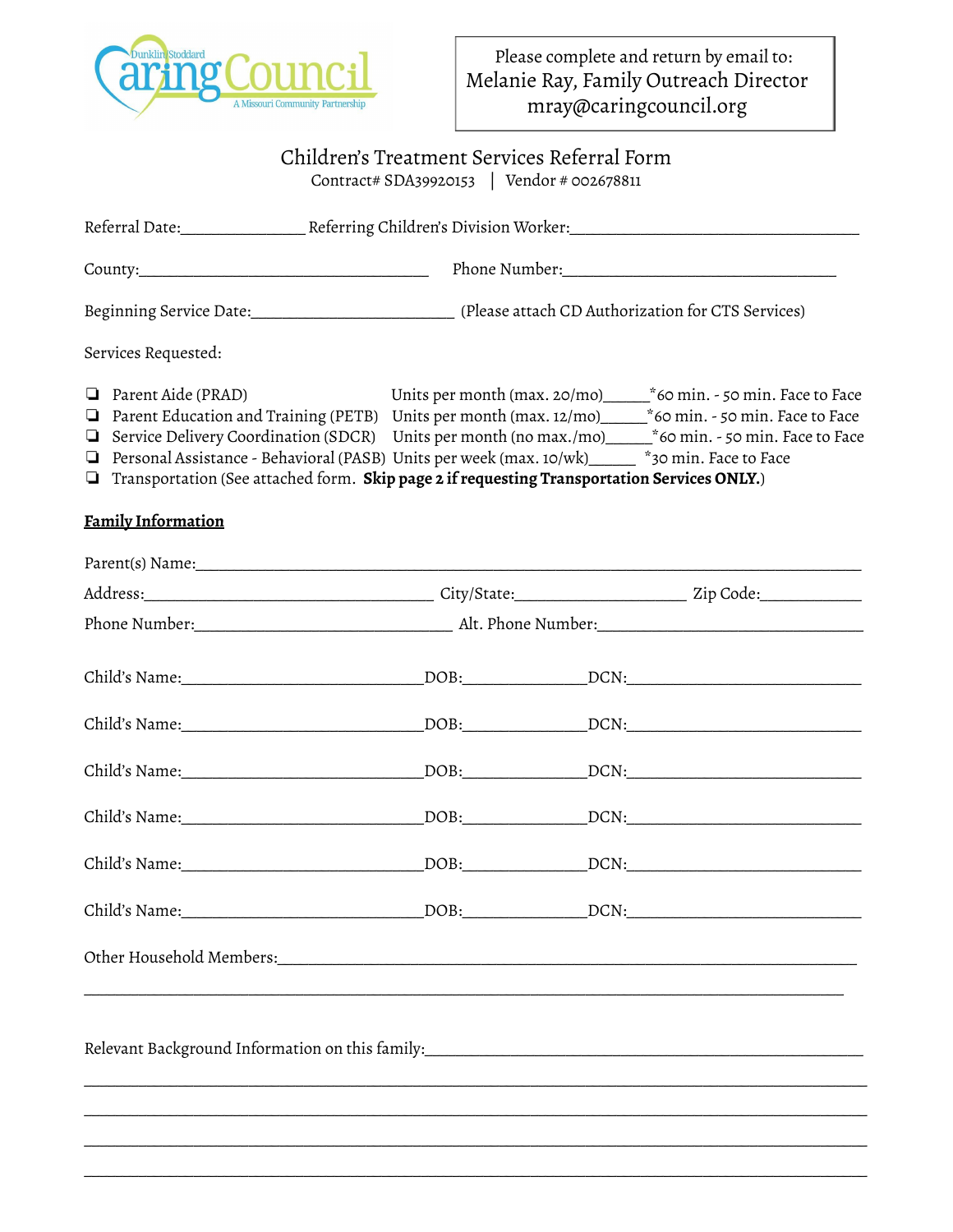History of Children's Division Involvement:

#### **Treatment Goals: (please check all that apply)**

- ❏ Family Stabilization Substance Abuse Treatment
- ❏ Family Stabilization Child Discipline/Behavioral Techniques

\_\_\_\_\_\_\_\_\_\_\_\_\_\_\_\_\_\_\_\_\_\_\_\_\_\_\_\_\_\_\_\_\_\_\_\_\_\_\_\_\_\_\_\_\_\_\_\_\_\_\_\_\_\_\_\_\_\_\_\_\_\_\_\_\_\_\_\_\_\_\_\_\_\_\_\_\_\_\_\_\_\_\_\_\_\_\_\_\_\_\_\_\_\_\_\_\_\_\_\_ \_\_\_\_\_\_\_\_\_\_\_\_\_\_\_\_\_\_\_\_\_\_\_\_\_\_\_\_\_\_\_\_\_\_\_\_\_\_\_\_\_\_\_\_\_\_\_\_\_\_\_\_\_\_\_\_\_\_\_\_\_\_\_\_\_\_\_\_\_\_\_\_\_\_\_\_\_\_\_\_\_\_\_\_\_\_\_\_\_\_\_\_\_\_\_\_\_\_\_\_ \_\_\_\_\_\_\_\_\_\_\_\_\_\_\_\_\_\_\_\_\_\_\_\_\_\_\_\_\_\_\_\_\_\_\_\_\_\_\_\_\_\_\_\_\_\_\_\_\_\_\_\_\_\_\_\_\_\_\_\_\_\_\_\_\_\_\_\_\_\_\_\_\_\_\_\_\_\_\_\_\_\_\_\_\_\_\_\_\_\_\_\_\_\_\_\_\_\_\_\_ \_\_\_\_\_\_\_\_\_\_\_\_\_\_\_\_\_\_\_\_\_\_\_\_\_\_\_\_\_\_\_\_\_\_\_\_\_\_\_\_\_\_\_\_\_\_\_\_\_\_\_\_\_\_\_\_\_\_\_\_\_\_\_\_\_\_\_\_\_\_\_\_\_\_\_\_\_\_\_\_\_\_\_\_\_\_\_\_\_\_\_\_\_\_\_\_\_\_\_\_

- ❏ Family Stabilization Anger Management
- ❏ Family Stabilization Communication/Family Activities
- ❏ Family Stabilization Support System Development
- ❏ Family Stabilizations Mental Health/Special Needs
- ❏ Life Skills Educational Assistance
- ❏ Life Skills Workforce Training/Employment
- ❏ Life Skills Financial Responsibility/Budgeting
- ❏ Life Skills Meal Preparation/Nutrition
- ❏ Life Skills Home Cleanliness/Maintenance
- ❏ Basic Needs Housing Assistance
- ❏ Basic Needs Transportation Assistance
- ❏ Basic Needs Public Assistance
- ❏ Basic Needs Securing Child Care
- ❏ Basic Needs Medical and Dental Care
- ❏ Other:\_\_\_\_\_\_\_\_\_\_\_\_\_\_\_\_\_\_\_\_\_\_\_\_\_\_\_\_\_\_\_\_\_\_\_\_\_\_\_\_\_\_\_\_\_\_\_\_\_\_\_\_\_\_\_\_\_\_\_\_\_\_\_\_\_\_\_\_\_\_\_\_\_\_\_\_\_\_\_

Description of Presenting Problems/Treatment Goals:\_\_\_\_\_\_\_\_\_\_\_\_\_\_\_\_\_\_\_\_\_\_\_\_\_\_\_\_\_\_

Expected Outcomes of Intervention:\_\_\_\_\_\_\_\_\_\_\_\_\_\_\_\_\_\_\_\_\_\_\_\_\_\_\_\_\_\_\_\_\_\_\_\_\_\_\_\_\_\_\_\_\_\_\_\_\_\_\_\_\_\_\_\_\_\_\_

\*Detailed notes of each session are made available at the request of Children's Division. A formal report will be submitted quarterly, or as requested by Children's Division.

\_\_\_\_\_\_\_\_\_\_\_\_\_\_\_\_\_\_\_\_\_\_\_\_\_\_\_\_\_\_\_\_\_\_\_\_\_\_\_\_\_\_\_\_\_\_\_\_\_\_\_\_\_\_\_\_\_\_\_\_\_\_\_\_\_\_\_\_\_\_\_\_\_\_\_\_\_\_\_\_\_\_\_\_\_

\_\_\_\_\_\_\_\_\_\_\_\_\_\_\_\_\_\_\_\_\_\_\_\_\_\_\_\_\_\_\_\_\_\_\_\_\_\_\_\_\_\_\_\_\_\_\_\_\_\_\_\_\_\_\_\_\_\_\_\_\_\_\_\_\_\_\_\_\_\_\_\_\_\_\_\_\_\_\_\_\_\_\_\_\_\_\_\_\_\_\_

\_\_\_\_\_\_\_\_\_\_\_\_\_\_\_\_\_\_\_\_\_\_\_\_\_\_\_\_\_\_\_\_\_\_\_\_\_\_\_\_\_\_\_\_\_\_\_\_\_\_\_\_\_\_\_\_\_\_\_\_\_\_\_\_\_\_\_\_\_\_\_\_\_\_\_\_\_\_\_\_\_\_\_\_\_\_\_\_\_\_\_

\_\_\_\_\_\_\_\_\_\_\_\_\_\_\_\_\_\_\_\_\_\_\_\_\_\_\_\_\_\_\_\_\_\_\_\_\_\_\_\_\_\_\_\_\_\_\_\_\_\_\_\_\_\_\_\_\_\_\_\_\_\_\_\_\_\_\_\_\_\_\_\_\_\_\_\_\_\_\_\_\_\_\_\_\_\_\_\_\_\_\_

\_\_\_\_\_\_\_\_\_\_\_\_\_\_\_\_\_\_\_\_\_\_\_\_\_\_\_\_\_\_\_\_\_\_\_\_\_\_\_\_\_\_\_\_\_\_\_\_\_\_\_\_\_\_\_\_\_\_\_\_\_\_\_\_\_\_\_\_\_\_\_\_\_\_\_\_\_\_\_\_\_\_\_\_\_\_\_\_\_\_\_

\_\_\_\_\_\_\_\_\_\_\_\_\_\_\_\_\_\_\_\_\_\_\_\_\_\_\_\_\_\_\_\_\_\_\_\_\_\_\_\_\_\_\_\_\_\_\_\_\_\_\_\_\_\_\_\_\_\_\_\_\_\_\_\_\_\_\_\_\_\_\_\_\_\_\_\_\_\_\_\_\_\_\_\_\_\_\_\_\_\_\_

\_\_\_\_\_\_\_\_\_\_\_\_\_\_\_\_\_\_\_\_\_\_\_\_\_\_\_\_\_\_\_\_\_\_\_\_\_\_\_\_\_\_\_\_\_\_\_\_\_\_\_\_\_\_\_\_\_\_\_\_\_\_\_\_\_\_\_\_\_\_\_\_\_\_\_\_\_\_\_\_\_\_\_\_\_\_\_\_\_\_\_

\*The Service Provider will attend meetings (FST, etc.) and hearings as requested by Children's Division. \*DCCC Policy regarding "No Show" or Canceled Visits: There is no charge for"no shows" or cancellations. Visits are counted as "no shows" or cancellations if the client is more than 20 minutes late or cancels with less than a 24 hour notice to Supervisor/Service Provider prior to scheduled visit time. Services are terminated after two consecutive "no shows" or cancellations until there is a significant change in the parent's circumstances.